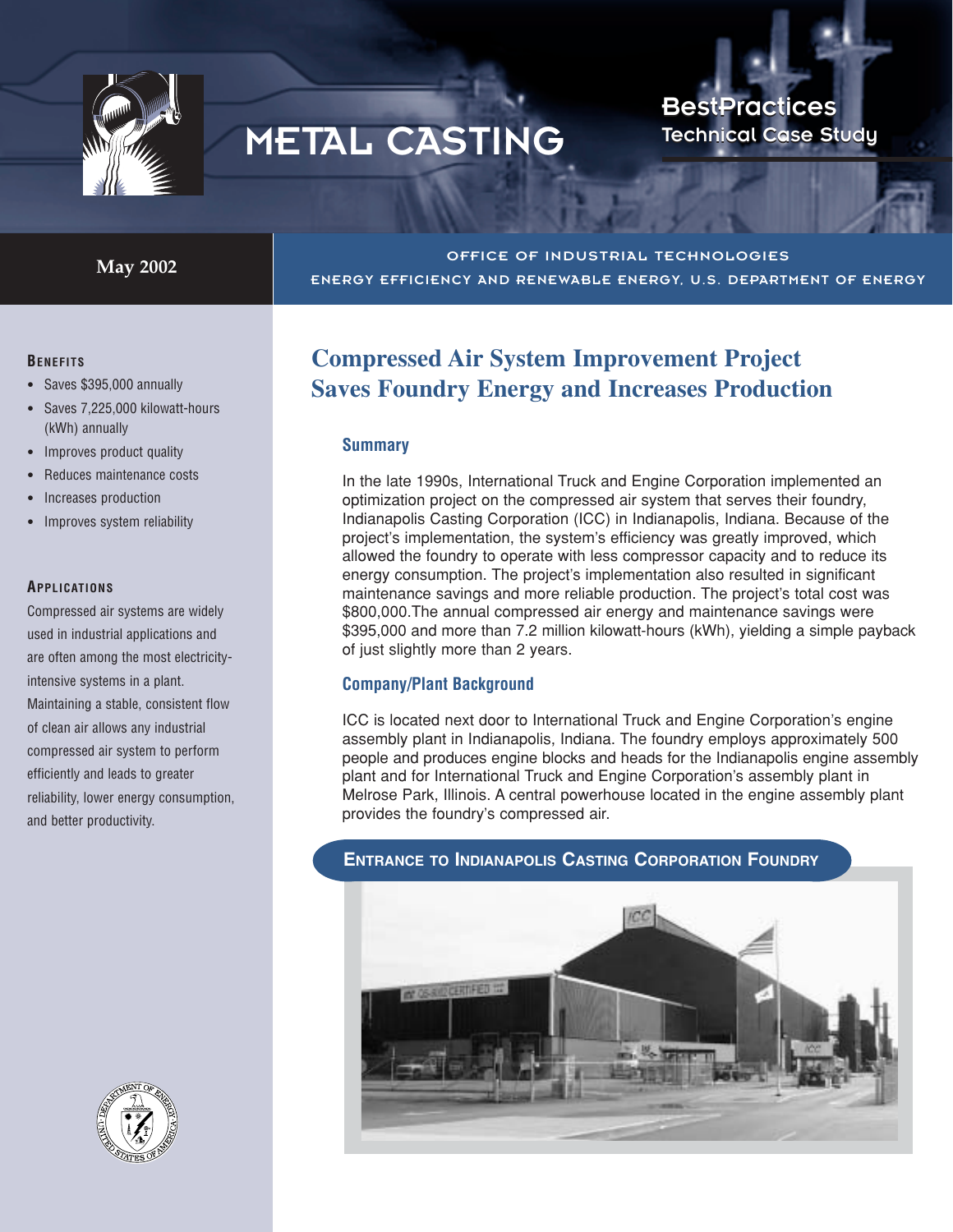Before the project, the foundry and the adjacent engine plant both depended on a compressed air system that was served by four compressors. The compressors totaled 6,100 horsepower (hp) and generated 25,000 standard cubic feet per minute (scfm), 80 percent of which was needed by the foundry. Two of the compressors were 3,000-hp and 1,500-hp centrifugal units; the other two were 800-hp reciprocating compressors. The foundry requires compressed air for a number of applications, but compressed air is most critical for its molding equipment, which needs large volumes of air to perform its processes. For the foundry's production to be reliable, it was believed that a header pressure level of no less than 100 pounds per square inch gauged (psig) was necessary. Although the powerhouse frequently operated all four compressors at varying loads to try to maintain 100 psig, the header pressure was unstable and fluctuated between 81 and 104 psig.

#### **Project Overview**

In 1997, a system-level evaluation was performed on the compressed air system by independent experts during a plant-wide energy assessment. The evaluation found several factors that led to the inefficient performance of the compressed air system. The recommendations made in the evaluation formed the basis for the plant's compressed air system improvement project, which was implemented over 2 years and resulted in better system performance, reduced energy costs, and increased production.

The evaluation showed that the unstable pressure was largely caused by intermittent air demand from heavy compressed air end-uses in the foundry, particularly two large molding machines, which are in each of the two production lines. These production lines need to be operated for one hour prior to production to clear excess sand and powder from the equipment. The sudden start of the second line would cause an immediate 6,000-scfm demand in the main header and a severe loss of pressure. As more applications on the production line began to operate, the air demand increased by as much as 10,000 sfcm. The resulting loss of pressure due to excess demand caused the pneumatic applications in the foundry to fail, leading to several production shutdowns per week.

Next, the evaluation found that high levels of moisture and oil were carrying over into the main header. Three factors were causing the moisture and lubricant carryover. First, the air dryer in the powerhouse was undersized and in poor condition, which prevented it from achieving the pressure-dew-point needed by the foundry, and which allowed condensate to become entrained into the system (see text box). Second, some of the distribution piping from the powerhouse to the foundry was outdoors and not insulated. This allowed for air in the header to be exposed to temperatures that further raised the pressure dewpoint and caused more condensate to go into the foundry's production lines. Finally, the lubricant was coming into the system because of inadequate filtration equipment in the powerhouse to remove oil discharge from the reciprocating compressors.

The foundry's solution to the moisture and lubricant carryover was to open all blow off valves on the production lines upon start up to bleed lubricant out of the system, causing the system to blow off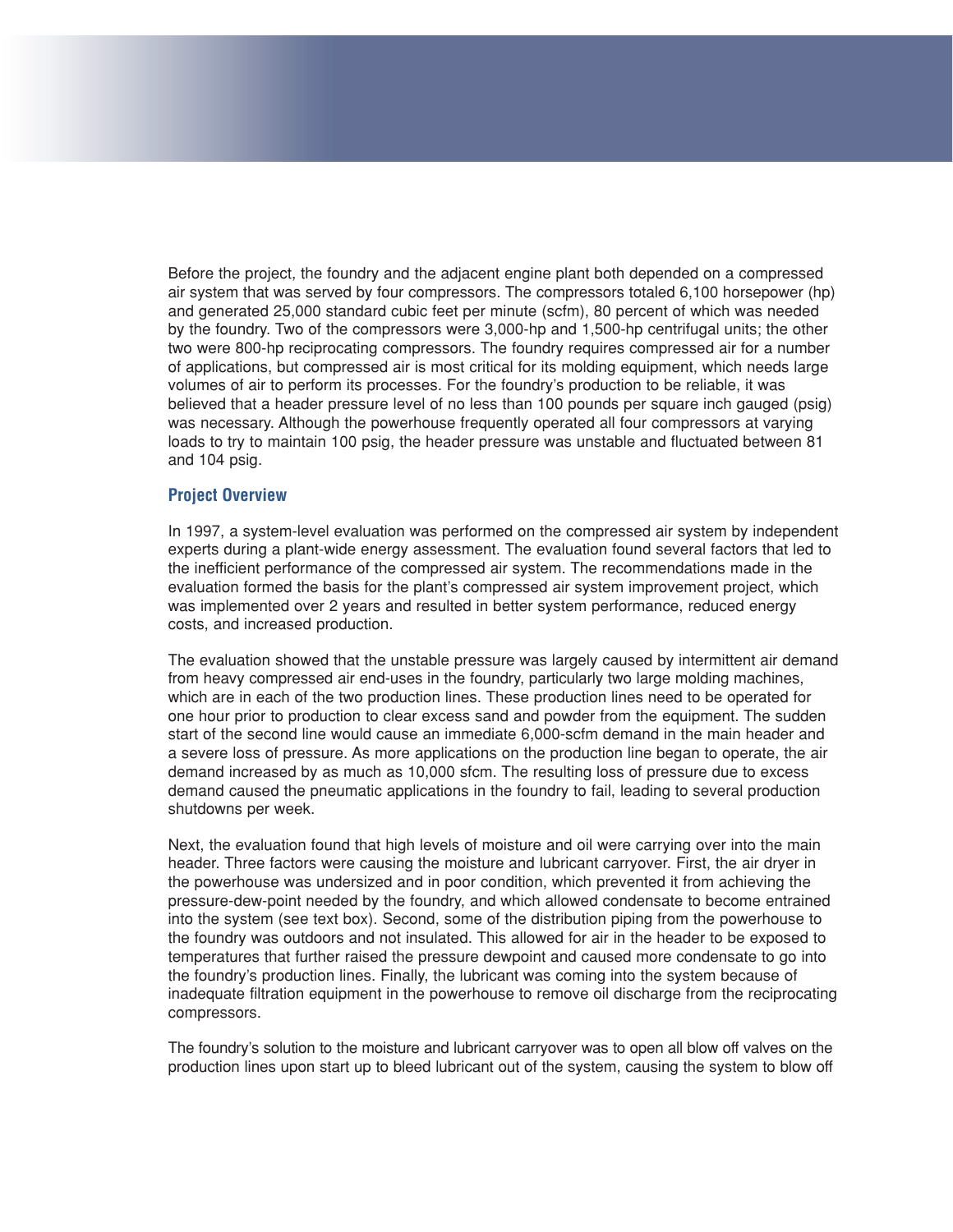over 5,000 scfm. In addition, the foundry had seven dryers to treat the air going to its core production operations. While these dryers provided adequate air quality, their location near the end-use applications increased the pressure drop in the compressed air system. The increased pressure drop from the seven dryers, coupled with the amount of air being blown off, led the powerhouse to bring more compressors online to provide the foundry with the volume and pressure it needed.

The compressor operating scheme was another problem that surfaced. Because each compressor was controlled individually, the powerhouse personnel had to wait until a jump in air demand caused the pressure to fall before reacting by bringing more compressors online to satisfy the change in air demand. Starting and stopping the compressors was complicated by the fact that the individual compressor controls were antiquated and sometimes unreliable. This led to the inefficient operation of four compressors simultaneously, with none of them at full load.

In addition, the assessment estimated that the air leakage rate in the foundry represented up to 15 percent of its total air demand. The assessment team recommended that a leak detection and repair campaign be performed. The consultants then found that cabinet cooling was so widespread that it was responsible for up to 10 percent of the foundry's air demand. They also noted that additional data acquisition equipment was necessary because powerhouse personnel relied on flowcharts to determine when to shut off compressors. Finally, the consultants suggested that a training session be held to educate personnel from the powerhouse, maintenance, and production about the costs of compressed air and about operating a compressed air system efficiently.

#### **Project Implementation**

At the conclusion of the assessment, the staff decided to implement the recommendations incrementally to address the most critical production issues. The project's initial focus was on stabilizing and lowering the pressure to the lowest level that satisfied production requirements in the foundry. To accomplish the pressure stabilization, the plant purchased and installed two pressure/flow controllers and two 15,000-gallon dedicated storage tanks to serve the foundry. In addition, the pressure level was set at a level that was more closely aligned with the minimum operating pressure of the end-use applications. In the foundry, the pressure coming from the controller was set at 92 psig.

Foundry staff implemented additional measures to improve the compressed air system in accordance with the assessment's proposals. The staff performed an immediate leak repair campaign and decided to perform leak identification and repair operations twice per year during the plant's maintenance shut downs. Foundry personnel also decided to install individual air conditioning units to reduce the use of compressed air for cabinet cooling.

In the powerhouse, two new dryers rated for 12,500 scfm each were installed to reduce the pressure drop and lower the air treatment operating and maintenance costs. In addition, a training session was held for the powerhouse personnel to raise awareness about compressed air costs and about operating their system effectively with the new storage and control apparatus it now possessed.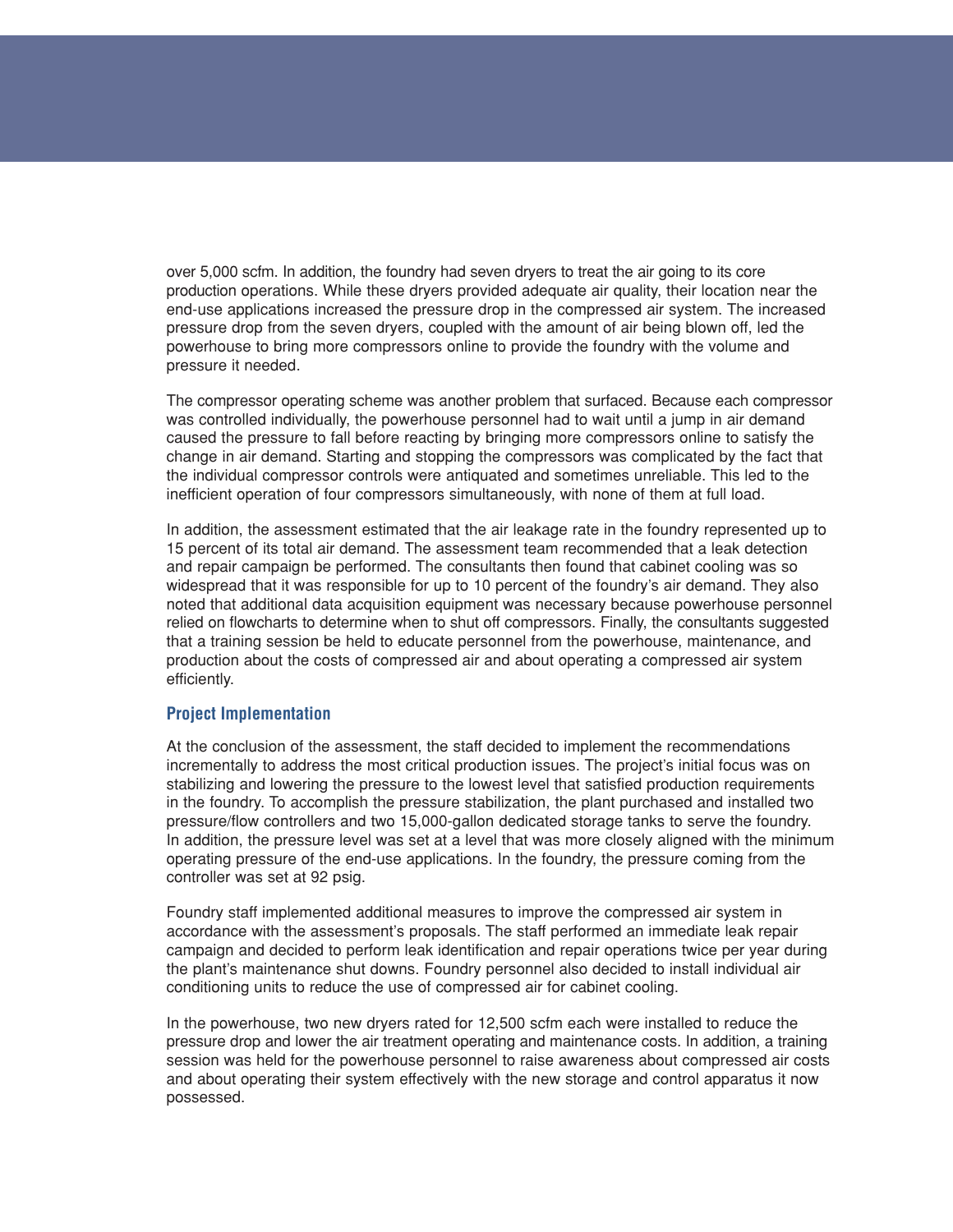#### **Project Results**

Once the project was complete, the plant witnessed a substantial improvement in the system's performance. The unstable pressure that had plagued the system was sharply reduced since the pressure/flow controllers, along with the storage capacity stabilized the system's pressure level. The compressors now deliver air to the storage receivers at 105 psig, and the controllers regulate the air going from it at 92 psig +/- 2 psig. Because the pressure is more stable—and the foundry is able to operate at a lower pressure—its air demand is lower, which requires operation of fewer compressors. The reduced need for compressors has improved the compressor operating profile. Before the project, the operating profile was as follows:

| 3,000-hp centrifugal compressor | 90% loaded                |
|---------------------------------|---------------------------|
| 1,500-hp centrifugal compressor | 88% loaded                |
| 800-hp reciprocating compressor | 65% loaded                |
| 800-hp reciprocating compressor | standby, up to 50% loaded |

By the end of the project's implementation, the foundry's air demand was between 12,000 and 15,000 scfm versus more than 20,000 scfm and it can be adequately served with 3,000 to 3,800 hp. The compressor operating profile is now as follows:

| 100% loaded               |
|---------------------------|
| off                       |
| off                       |
| standby, up to 50% loaded |
|                           |

The implementation of the rest of the evaluation's recommendations further enhanced the efficiency of the compressed air system, leading to a reduction in required compressor capacity and better production. The leak repairs, along with the reduction in cabinet cooling, have reduced the foundry's air demand by approximately 3,000 scfm. The moisture carryover is largely eliminated because of the new dryers that are more appropriately sized for the volume of air that needs to be treated. Because the reciprocating compressors are off most of the time, there is minimal oil discharge and no more lubricant carryover.

The training session raised awareness among powerhouse personnel of the need to treat a compressed air system as a system instead of focusing on its individual components. This awareness has helped them to understand how to operate the compressors within the context of a storage and control strategy.

In addition to better system performance, the project's implementation resulted in considerable energy and maintenance savings and allowed for better production. Because compressor use is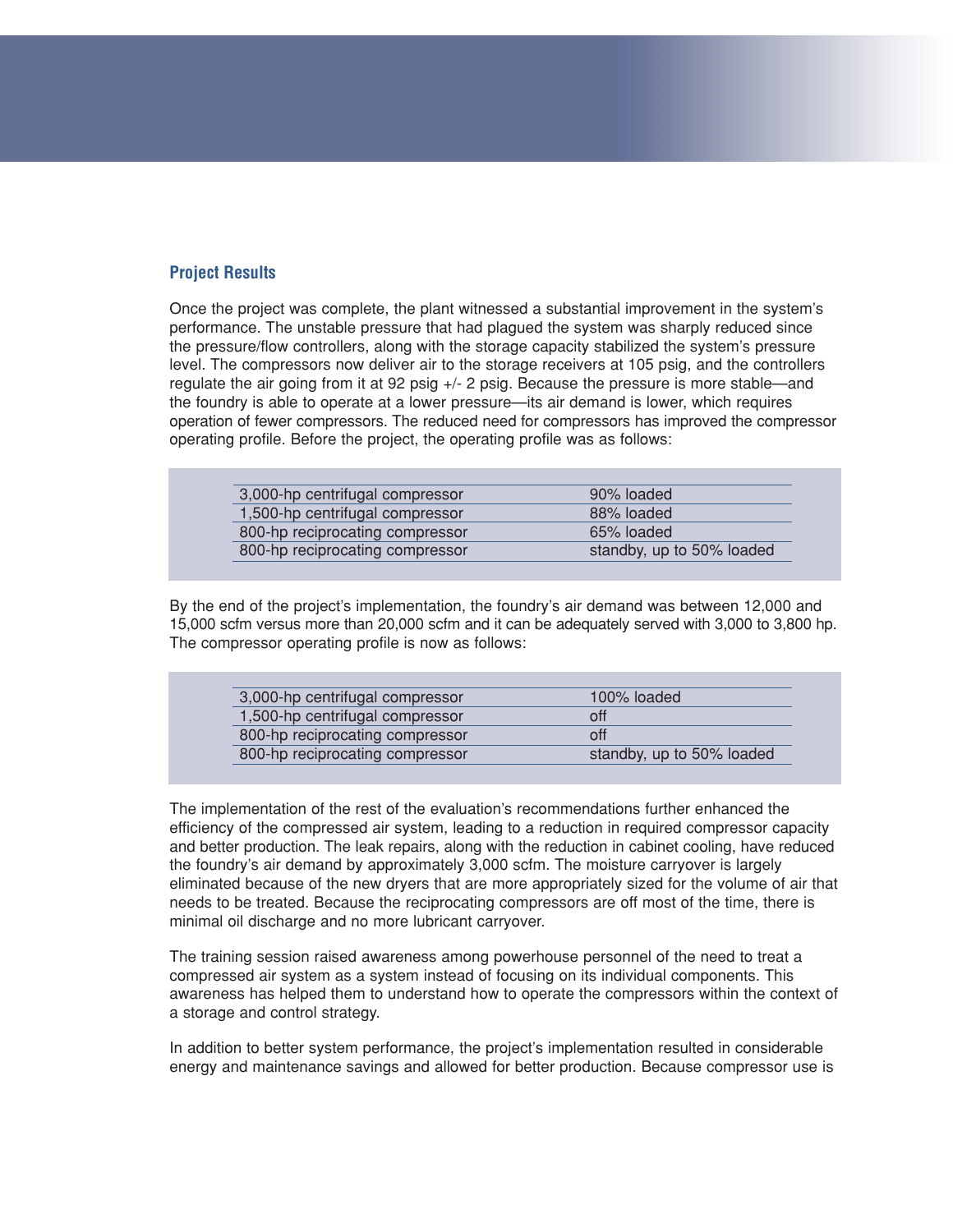#### **ONE OF THE TWO NEW DRYERS, RATED AT 12,500 SCFM EACH**



substantially lower, the plant's power demand has fallen, leading to annual compressed air energy savings of \$325,000 and more than 7.2 million kWh. The reduced compressor use has led to lower compressor maintenance requirements, resulting in annual maintenance savings of \$70,000. With total annual savings of \$395,000 and a total project cost of \$800,000, the simple payback is slightly more than 2 years.

Finally, the stable pressure, coupled with reduction in moisture and lubricant carryover, has improved the operation of the foundry's compressed air applications. Because the air pressure is consistent and the system has adequate storage, the foundry no longer experiences production interruptions. The drier, lubricant-free air has led to a reduction in the amount of scrapped parts.

#### **Lessons Learned**

Converting to and maintaining a well-designed, stable, and uncontaminated supply of air is important for a compressed air system to operate efficiently, and leads to energy savings and improved production. In the case of ICC, severe fluctuations in air demand patterns and inadequate air treatment led the plant to operate more compressors than necessary, resulting in compressed air waste. Furthermore, the system's data acquisition and control strategy forced the compressor operators to wait until the system pressure fell to an unacceptably low level before bringing additional compressors online, causing production downtime. Once the facility modified its system by stabilizing and lowering the pressure, eliminating the moisture and lubricant carryover, and reducing its demand by repairing leaks and misapplied end uses, the compressed air system functioned more effectively. The system's more efficient operation